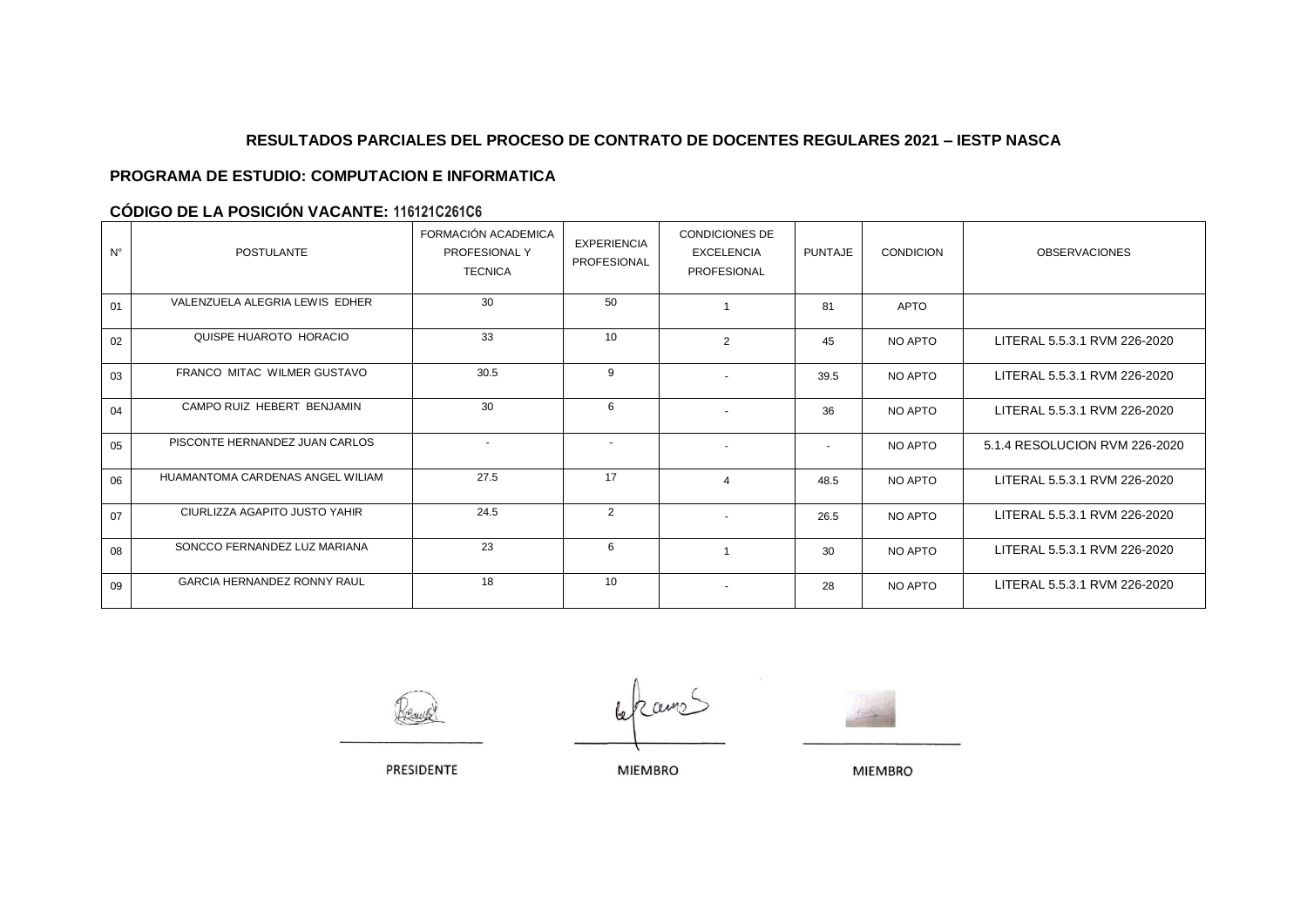#### **PROGRAMA DE ESTUDIO: ELECTRONICA INDUSTRIAL**

## **CÓDIGO DE LA POSICIÓN VACANTE: 116121C231C5**

| N° | POSTULANTE                    | FORMACIÓN<br><b>ACADEMICA</b><br>PROFESIONAL Y<br><b>TECNICA</b> | EXPERIENCIA<br>PROFESIONAL | <b>CONDICIONES DE</b><br><b>EXCELENCIA</b><br>PROFESIONAL | PUNTAJE | <b>CONDICION</b> | <b>OBSERVACIONES</b>         |
|----|-------------------------------|------------------------------------------------------------------|----------------------------|-----------------------------------------------------------|---------|------------------|------------------------------|
| 01 | QUISPE CONDORI FREDDY ARSENIO | 26.5                                                             |                            |                                                           | 35.5    | NO APTO          | LITERAL 5.5.3.1 RVM 226-2020 |

## **CÓDIGO DE LA POSICIÓN VACANTE: 116121C261C5**

| N° | POSTULANTE            | FORMACIÓN ACADEMICA<br>PROFESIONAL Y TECNICA | EXPERIENCIA<br>PROFESIONAL | <b>CONDICIONES</b><br>DE EXCELENCIA<br>PROFESIONAL | <b>PUNTAJE</b> | <b>CONDICION</b> | <b>OBSERVACIONES</b>         |
|----|-----------------------|----------------------------------------------|----------------------------|----------------------------------------------------|----------------|------------------|------------------------------|
| 01 | ALMIDON NICANOR JULIO | 15                                           | 20                         |                                                    | 36             | NO APTO          | LITERAL 5.5.3.1 RVM 226-2020 |

PRESIDENTE

**MIEMBRO**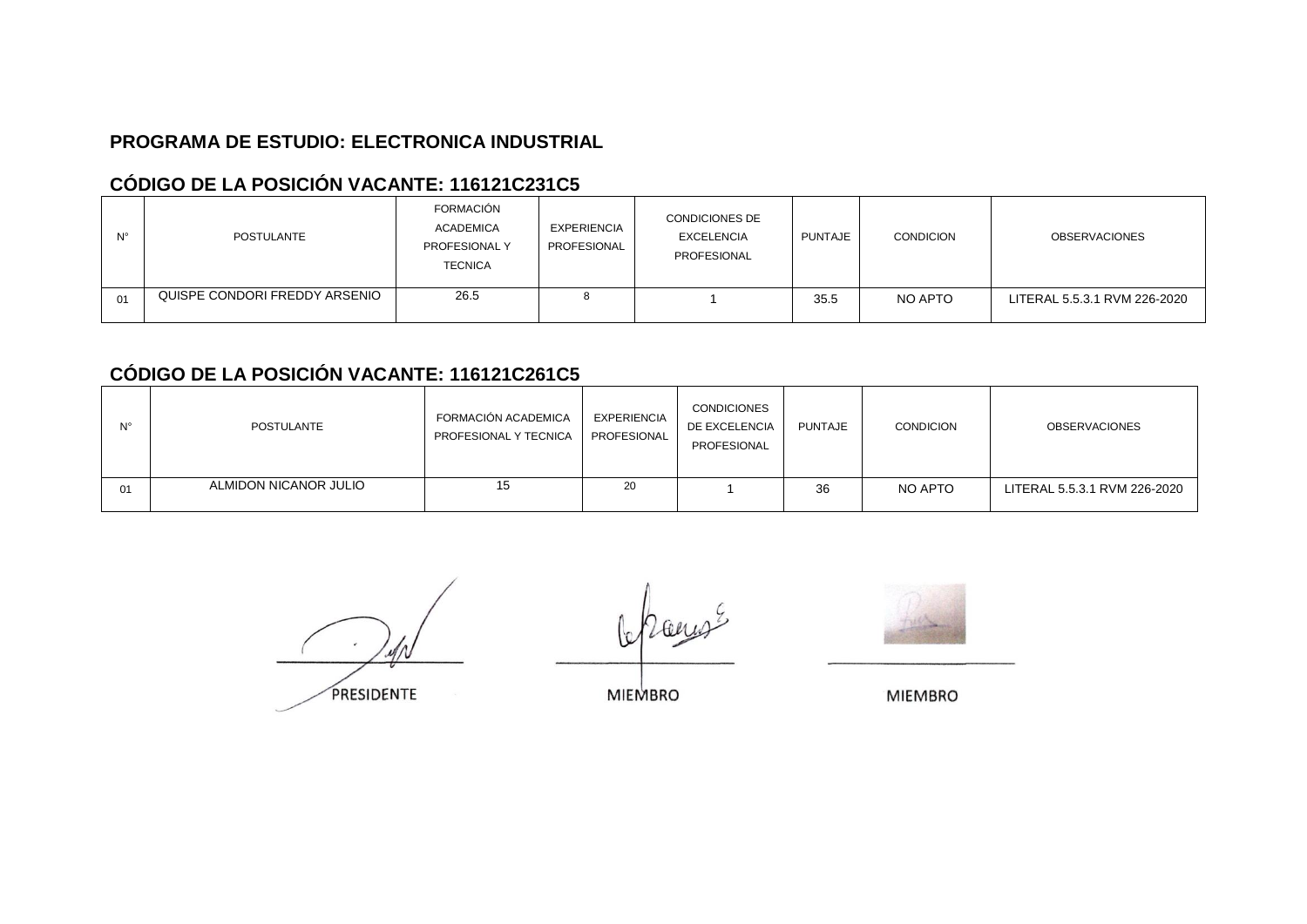#### **PROGRAMA DE ESTUDIO: MECANICA AUTOMOTRIZ**

## **CÓDIGO DE LA POSICIÓN VACANTE: 116121C261C3**

| $N^{\circ}$ | <b>POSTULANTE</b>                       | FORMACIÓN ACADEMICA<br>PROFESIONAL Y TECNICA | EXPERIENCIA<br>PROFESIONAL | <b>CONDICIONES DE</b><br><b>EXCELENCIA</b><br>PROFESIONAL | PUNTAJE | <b>CONDICION</b> | <b>OBSERVACIONES</b>          |
|-------------|-----------------------------------------|----------------------------------------------|----------------------------|-----------------------------------------------------------|---------|------------------|-------------------------------|
| 01          | HUALPA BELLIDO EDUAN<br><b>LEONARDO</b> | 29.5                                         | 10                         | 3                                                         | 42.5    | NO APTO          | LITERAL 5.5.3.1 RVM 226-2020  |
| 02          | <b>CUADROS MIRANDA NELSON</b>           |                                              |                            | $\overline{\phantom{a}}$                                  |         | NO APTO          | 5.1.4 RESOLUCION RVM 226-2020 |

### **CÓDIGO DE LA POSICIÓN VACANTE: 116121C241C1**

| N° | POSTULANTE                 | FORMACIÓN<br><b>ACADEMICA</b><br>PROFESIONAL Y<br><b>TECNICA</b> | EXPERIENCIA<br>PROFESIONAL | <b>CONDICONES DE</b><br><b>EXELENCIA</b><br>PROFESIONAL | <b>PUNTAJE</b> | <b>CONDICION</b> | <b>OBSERVACIONES</b>         |
|----|----------------------------|------------------------------------------------------------------|----------------------------|---------------------------------------------------------|----------------|------------------|------------------------------|
| 01 | <b>CANALES SIMON ISAAC</b> | 18                                                               | 14                         |                                                         | 34             | NO APTO          | LITERAL 5.5.3.1 RVM 226-2020 |

A cen

PRESIDENTE

**MIEMBRO** 

 $\mathcal{L}$ **MIRMBRO**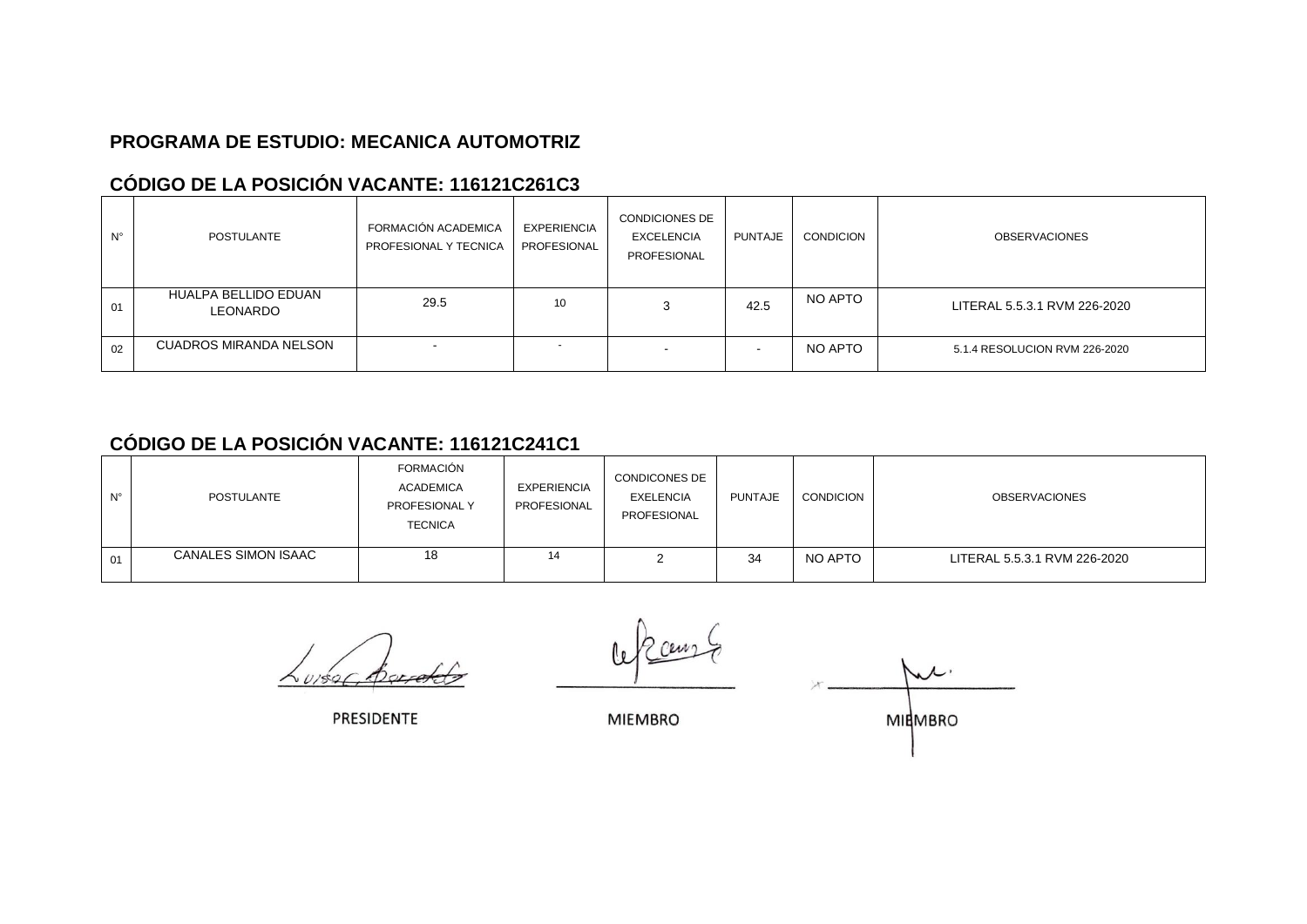#### **PROGRAMA DE ESTUDIO: ELECTROTECNIA INDUSTRIAL**

## **CÓDIGO DE LA POSICIÓN VACANTE: 116121C211C6**

| $N^{\circ}$ | <b>POSTULANTE</b>            | FORMACIÓN ACADEMICA<br>PROFESIONAL Y TECNICA | <b>EXPERIENCIA</b><br>PROFESIONAL | <b>CONDICIONES DE</b><br><b>EXCELENCIA</b><br>PROFESIONAL | <b>PUNTAJE</b> | <b>CONDICION</b> | <b>OBSERVACIONES</b>                  |
|-------------|------------------------------|----------------------------------------------|-----------------------------------|-----------------------------------------------------------|----------------|------------------|---------------------------------------|
| 01          | MIRANDA MOLLESACA WALDO RAUL |                                              |                                   | $\sim$                                                    | 22             | NO APTO          | LITERAL 5.5.3.1 RVM 226-2020          |
| 02          | AMBIA PALOMINO AXEL SMITH    | 16.5                                         | 26                                |                                                           | 44.5           | NO APTO          | LITERAL 5.5.3.1 RVM 226-2020          |
| 03          | CABRERA CHUQUICHAMPI GERARDO |                                              | $\overline{\phantom{a}}$          |                                                           |                | NO APTO          | 5.1.7 Y 5.1.4 RESOLUCION RVM 226-2020 |
| 04          | TITO CUTIPA EDUARDO JULIO    |                                              | -                                 | . .                                                       |                | NO APTO          | 5.1.7 Y 5.1.4 RESOLUCION RVM 226-2020 |

#### **CÓDIGO DE LA POSICIÓN VACANTE: 116121C251C6**

| $N^{\circ}$ | POSTULANTE                       | FORMACIÓN ACADEMICA<br><b>PROFESIONAL Y</b><br><b>TECNICA</b> | EXPERIENCIA<br>PROFESIONAL | <b>CONDICIONES DE</b><br>EXCELENCIA<br>PROFESIONAL | PUNTAJE | <b>CONDICION</b> | <b>OBSERVACIONES</b>                  |
|-------------|----------------------------------|---------------------------------------------------------------|----------------------------|----------------------------------------------------|---------|------------------|---------------------------------------|
| 01          | MORALES VARGAS TIOFANES MAXIMO   | 27.5                                                          | 42                         |                                                    | 69.5    | <b>APTO</b>      |                                       |
| 02          | MIRANDA MOLLESACA WALDO RAUL     |                                                               |                            |                                                    | 22      | NO APTO          | LITERAL 5.5.3.1 RVM 226-2020          |
| 03          | VALDIVIA CASTILLO RENZO FABRIZIO |                                                               |                            |                                                    |         | NO APTO          | 5.1.7 Y 5.1.4 RESOLUCION RVM 226-2020 |

**PRESIDENTE** 

jekans **MEMBRO** 

M. **MIEMBRO**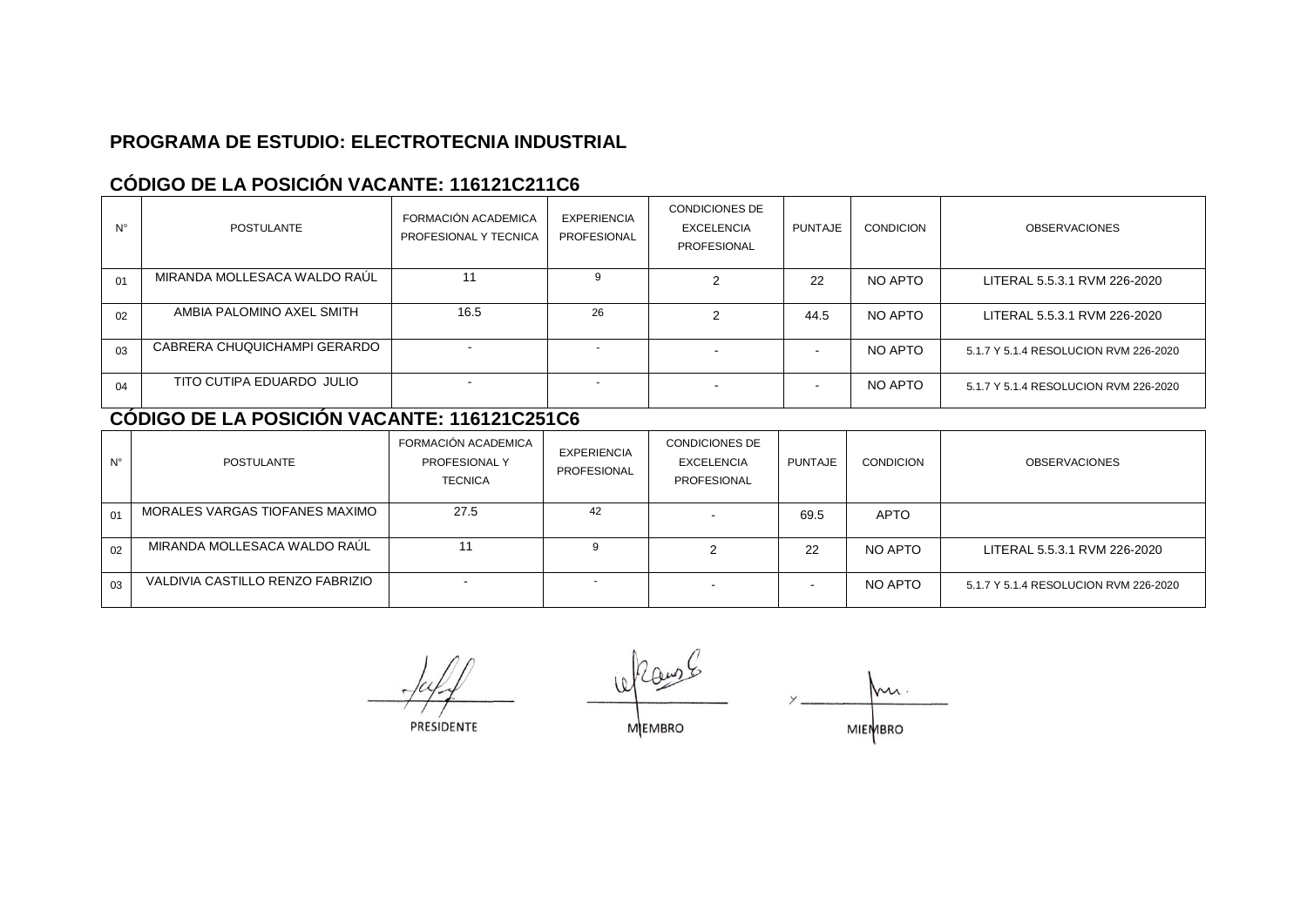### **PROGRAMA DE ESTUDIO: CONTABILIDAD**

# **CÓDIGO DE LA POSICIÓN VACANTE: 116121C221C2**

| $N^{\circ}$ | <b>POSTULANTE</b>                               | <b>FORMACIÓN</b><br><b>ACADEMICA</b><br>PROFESIONAL Y<br><b>TECNICA</b> | <b>EXPERIENCIA</b><br><b>PROFESIONAL</b> | <b>CONDICIONES DE</b><br><b>EXCELENCIA</b><br>PROFESIONAL | <b>PUNTAJE</b> | <b>CONDICION</b> | <b>OBSERVACIONES</b>                  |
|-------------|-------------------------------------------------|-------------------------------------------------------------------------|------------------------------------------|-----------------------------------------------------------|----------------|------------------|---------------------------------------|
| 01          | <b>GRANADO GOMEZ CLIBERTH</b><br><b>EDUARDO</b> | 19                                                                      | 18                                       |                                                           | 37             | NO APTO          | LITERAL 5.5.3.1 RVM 226-2020          |
| 02          | ZEA BARBOZA VICTOR ORLANDO                      | 23                                                                      | 32                                       |                                                           | 55             | APTO             |                                       |
| 03          | SANCHEZ SALHUANA MOISES                         |                                                                         |                                          |                                                           |                | NO APTO          | 5.1.7 Y 5.1.4 RESOLUCION RVM 226-2020 |
| 04          | <b>GARCIA ASENCIO IVAN ADOLFO</b>               |                                                                         | $\overline{a}$                           |                                                           |                | NO APTO          | 5.1.7 Y 5.1.4 RESOLUCION RVM 226-2020 |

PRESIDENTE

**MIEMBRO** 

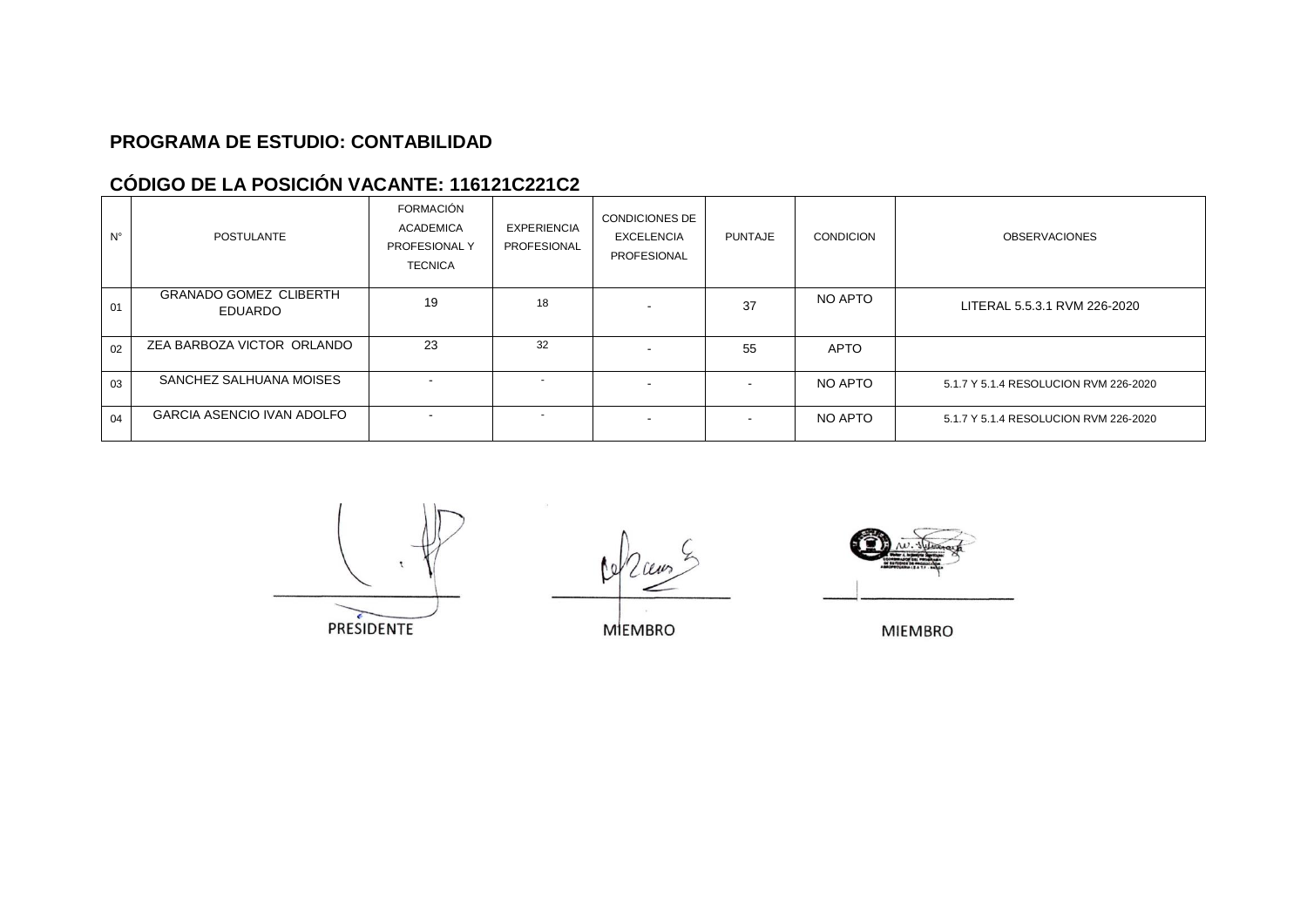#### **PROGRAMA DE ESTUDIO: ENFERMERIA TECNICA**

## **CÓDIGO DE LA POSICIÓN VACANTE: 116121C251C7**

| $N^{\circ}$ | POSTULANTE               | FORMACIÓN<br><b>ACADEMICA</b><br>PROFESIONAL Y<br><b>TECNICA</b> | EXPERIENCIA<br>PROFESIONAL | <b>CONDICIONES DE</b><br><b>EXCELENCIA</b><br>PROFESIONAL | PUNTAJE | <b>CONDICION</b> | <b>OBSERVACIONES</b>         |
|-------------|--------------------------|------------------------------------------------------------------|----------------------------|-----------------------------------------------------------|---------|------------------|------------------------------|
| 01          | SANCHEZ SALHUANA JULISSA | 26                                                               |                            | 01                                                        | 40      | NO APTO          | LITERAL 5.5.3.1 RVM 226-2020 |

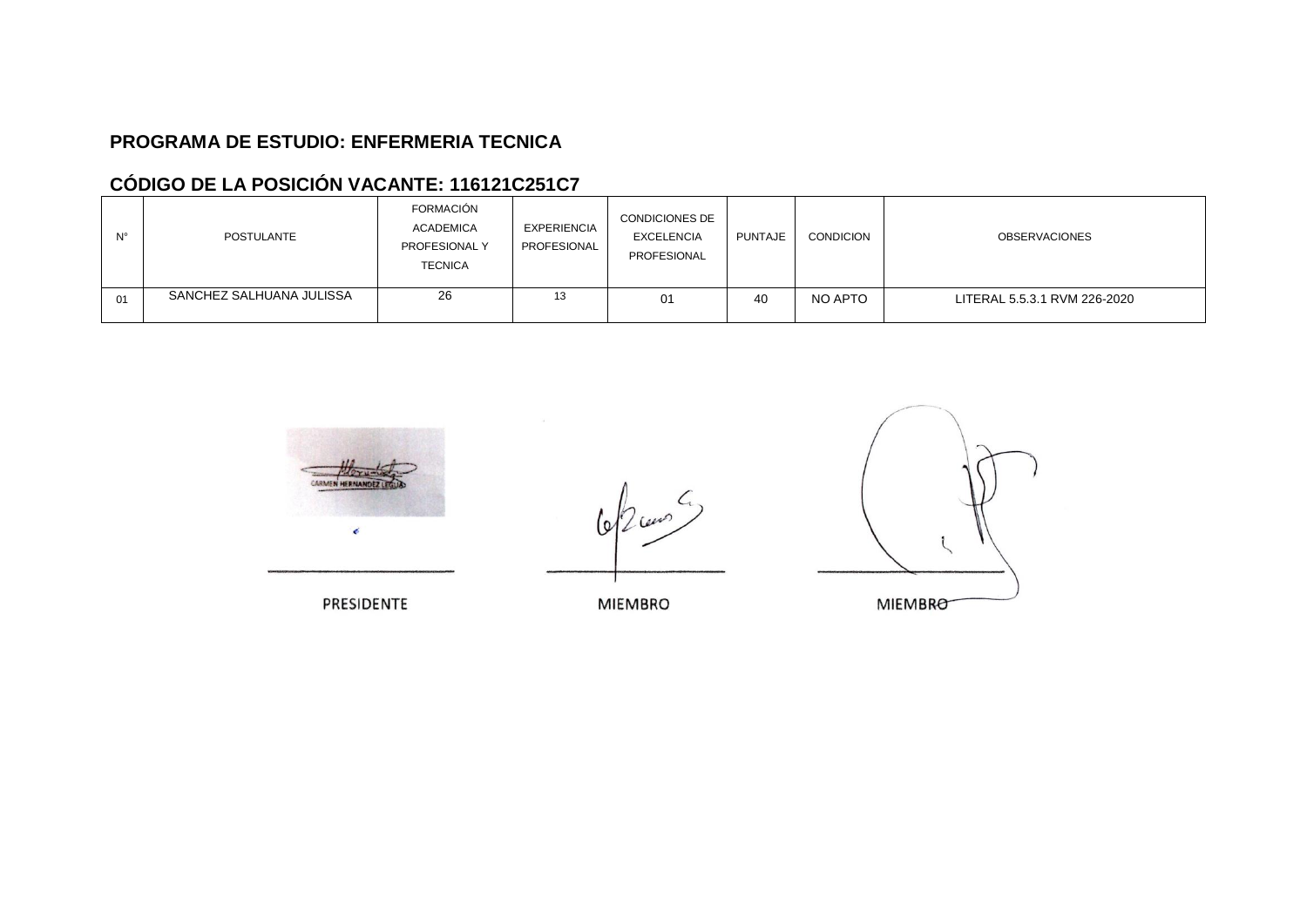### **PROGRAMA DE ESTUDIO: GUIA OFICIAL DE TURISMO**

# **CÓDIGO DE LA POSICIÓN VACANTE: 116121C221C7**

| $N^{\circ}$ | <b>POSTULANTE</b>                         | <b>FORMACIÓN</b><br><b>ACADEMICA</b><br>PROFESIONAL Y<br><b>TECNICA</b> | EXPERIENCIA<br><b>PROFESIONAL</b> | <b>CONDICIONES DE</b><br><b>EXCELENCIA</b><br>PROFESIONAL | <b>PUNTAJE</b> | <b>CONDICION</b> | <b>OBSERVACIONES</b>          |
|-------------|-------------------------------------------|-------------------------------------------------------------------------|-----------------------------------|-----------------------------------------------------------|----------------|------------------|-------------------------------|
| 01          | ELIAS DIAZ EDUARDO JAIME                  | 28                                                                      | 44                                | $\mathcal{P}$                                             | 74             | <b>APTO</b>      |                               |
| 02          | EZETA ESPINOZA MERCEDES<br><b>ISOLINA</b> | 28.5                                                                    | 22                                | 4                                                         | 54.5           | NO APTO          | LITERAL 5.5.3.1 RVM 226-2020  |
| 03          | OBANDO BOCANGEL OSCAR<br><b>CARLOS</b>    | 20                                                                      | 25                                |                                                           | 46             | NO APTO          | LITERAL 5.5.3.1 RVM 226-2020  |
| 04          | MENDOZA CACERES ANGELICA<br><b>MACIEL</b> | 10.5                                                                    | 10                                |                                                           | 21.5           | NO APTO          | LITERAL 5.5.3.1 RVM 226-2020  |
| 05          | CONDO CORDOVA LUIS ANTONIO                |                                                                         | $\sim$                            |                                                           | $\blacksquare$ | NO APTO          | 5.1.4 RESOLUCION RVM 226-2020 |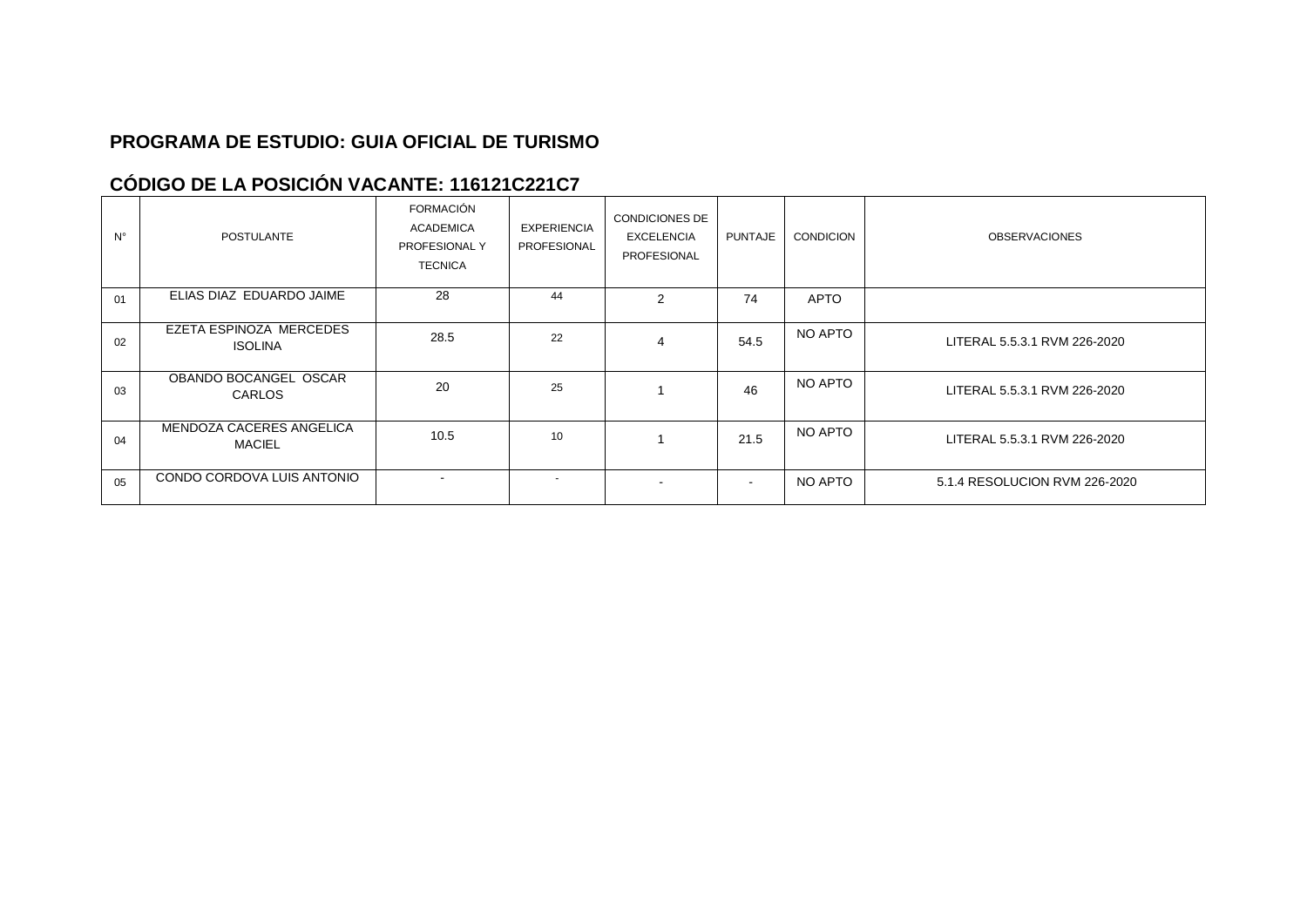# **CÓDIGO DE LA POSICIÓN VACANTE: 116121C261C2**

| $N^{\circ}$ | <b>POSTULANTE</b>                          | <b>FORMACIÓN</b><br><b>ACADEMICA</b><br>PROFESIONAL Y<br><b>TECNICA</b> | <b>EXPERIENCIA</b><br>PROFESIONAL | <b>CONDICIONES DE</b><br><b>EXCELENCIA</b><br><b>PROFESIONAL</b> | <b>PUNTAJE</b>           | <b>CONDICION</b> | <b>OBSERVACIONES</b>                       |
|-------------|--------------------------------------------|-------------------------------------------------------------------------|-----------------------------------|------------------------------------------------------------------|--------------------------|------------------|--------------------------------------------|
| 01          | <b>RUTHNICK CRUCES CARLOS MANUEL</b>       |                                                                         | $\overline{\phantom{a}}$          | $\sim$                                                           | $\sim$                   | NO APTO          | 5.1.7 RESOLUCION RVM 226-2020              |
| 02          | PRADA AZUERO JUSTO JOEL                    | 18                                                                      | 10                                | $\overline{2}$                                                   | 30                       | NO APTO          | LITERAL 5.5.3.1 RVM 226-2020               |
| 03          | LEZAMA MIÑANO LIZBETH SUSANS               | $\sim$                                                                  | $\sim$                            | $\sim$                                                           | $\overline{\phantom{a}}$ | NO APTO          | 5.1.4 Y 5.1.7 RESOLUCION RVM 226-2020      |
| 04          | CHATE HUARACA JUAN ALBERTO                 |                                                                         | $\sim$                            |                                                                  | ٠                        | NO APTO          | 5.1.4 Y 5.1.7 RESOLUCION RVM 226-2020      |
| 05          | <b>MORON AGUILAR KEVIN CHRISTIAN</b>       | $\sim$                                                                  | $\sim$                            |                                                                  | $\overline{\phantom{a}}$ | NO APTO          | PLAZA CONSIGNADA NO EXISTE EN EL INSTITUTO |
| 06          | CHAVEZ DE LA TORRE JUSTO BERNARDO          |                                                                         | $\sim$                            |                                                                  | $\sim$                   | NO APTO          | PLAZA CONSIGNADA NO EXISTE EN EL INSTITUTO |
| 07          | CONDO CORDOVA LUIS ANTONIO                 | $\sim$                                                                  | $\sim$                            |                                                                  | $\blacksquare$           | NO APTO          | 5.1.4 RESOLUCION RVM 226-2020              |
| 08          | CARRERA GUERRERO CARMEN<br><b>CAROLINA</b> | 31                                                                      | 6                                 | $\Delta$                                                         | 41                       | NO APTO          | LITERAL 5.5.3.1 RVM 226-2020               |
| 09          | QUISPE COLQUEPISCO MARIO ISMAEL            | $\sim$                                                                  | $\sim$                            |                                                                  | $\sim$                   | NO APTO          | 5.1.4 Y 5.1.7 RESOLUCION RVM 226-2020      |

PRESIDENTE



 $\mathcal{L}$ 

**MIEMBRO**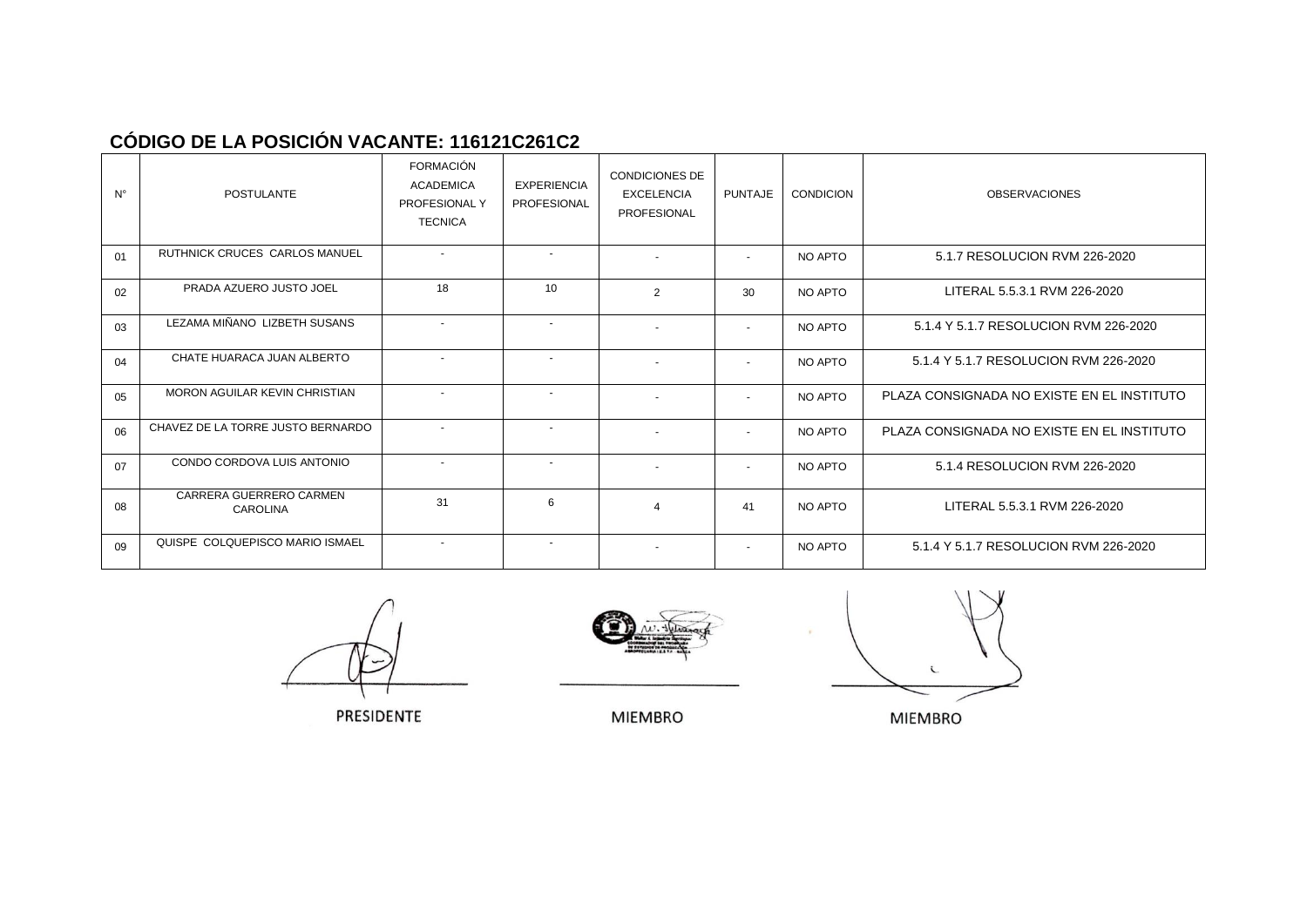#### **PROGRAMA DE ESTUDIO: PRODUCCION AGROPECUARIA**

## **CÓDIGO DE LA POSICIÓN VACANTE: 116121C221C7**

| $N^{\circ}$ | <b>POSTULANTE</b>                              | <b>FORMACIÓN</b><br><b>ACADEMICA</b><br>PROFESIONAL<br>Y TECNICA | <b>EXPERIENCIA</b><br>PROFESIONAL | <b>CONDICIONES</b><br>DE.<br><b>EXCELENCIA</b><br>PROFESIONAL | <b>PUNTAJE</b>           | <b>CONDICION</b> | <b>OBSERVACIONES</b>                    |
|-------------|------------------------------------------------|------------------------------------------------------------------|-----------------------------------|---------------------------------------------------------------|--------------------------|------------------|-----------------------------------------|
| 01          | CANDELA NAJAR EDUARDO JUAN                     |                                                                  |                                   |                                                               | $\overline{\phantom{0}}$ | NO APTO          | NO ADJUNTA CURRICULUM VITAE DOCUMENTADO |
| 02          | KAMO FLORES JOSE OMAR                          | 35                                                               | 22                                |                                                               | 61                       | <b>APTO</b>      |                                         |
| 03          | SANTIBAÑEZ SANDOVAL STILLMAN<br><b>ALFONSO</b> |                                                                  |                                   |                                                               | -                        | NO APTO          | 5.1.7 RESOLUCION RVM 226-2020           |

PRESIDENTE

**MIEMBRO** 

**MIEMBRO**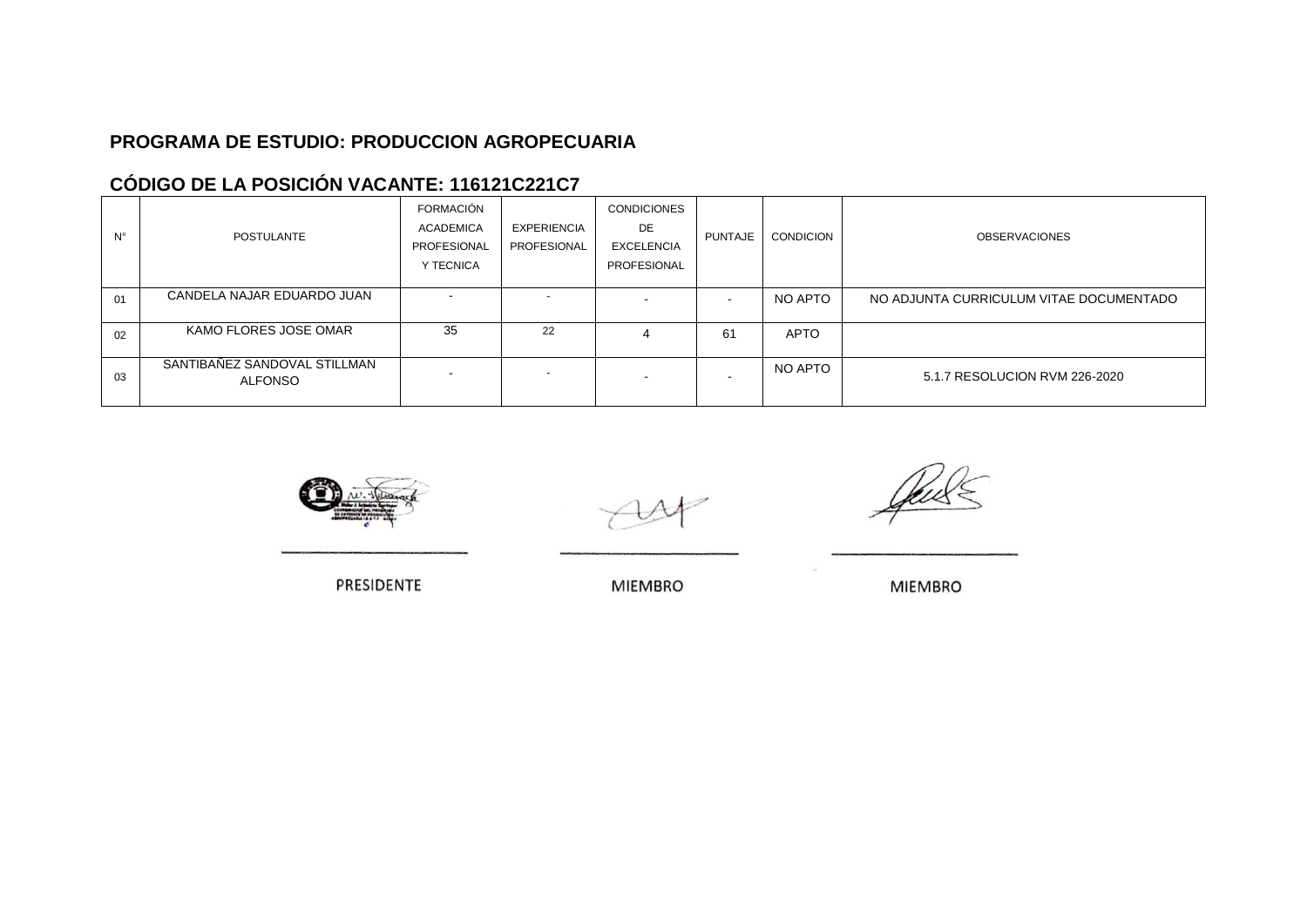# **PROGRAMA DE ESTUDIO: TRANSVERSAL (LOGICA Y FUNCIONES)**

# **CÓDIGO DE LA POSICIÓN VACANTE: 116121C231C7**

| $N^{\circ}$ | <b>POSTULANTE</b>                          | <b>FORMACIÓN</b><br><b>ACADEMICA</b><br>PROFESIONAL<br>Y TECNICA | EXPERIENCIA<br>PROFESIONAL | <b>CONDICIONES</b><br>DE<br><b>EXCELENCIA</b><br>PROFESIONAL | PUNTAJE | <b>CONDICION</b> | <b>OBSERVACIONES</b>         |
|-------------|--------------------------------------------|------------------------------------------------------------------|----------------------------|--------------------------------------------------------------|---------|------------------|------------------------------|
| 01          | PALOMINO PALOMINO RUTH<br><b>RICARDINA</b> | 23                                                               | 45                         | 2                                                            | 70      | <b>APTO</b>      |                              |
| 02          | VILCA CASTRO PERCY LUIS                    | 21                                                               | 10                         |                                                              | 32      | NO APTO          | LITERAL 5.5.3.1 RVM 226-2020 |
| 03          | SIERRALTA SUAREZ NIXON LUIS                | 29.5                                                             |                            | 4                                                            | 38.5    | NO APTO          | LITERAL 5.5.3.1 RVM 226-2020 |
| 04          | CERNA GONZALES CARLOS HECTOR               | 16                                                               | 2.5                        |                                                              | 19.5    | NO APTO          | LITERAL 5.5.3.1 RVM 226-2020 |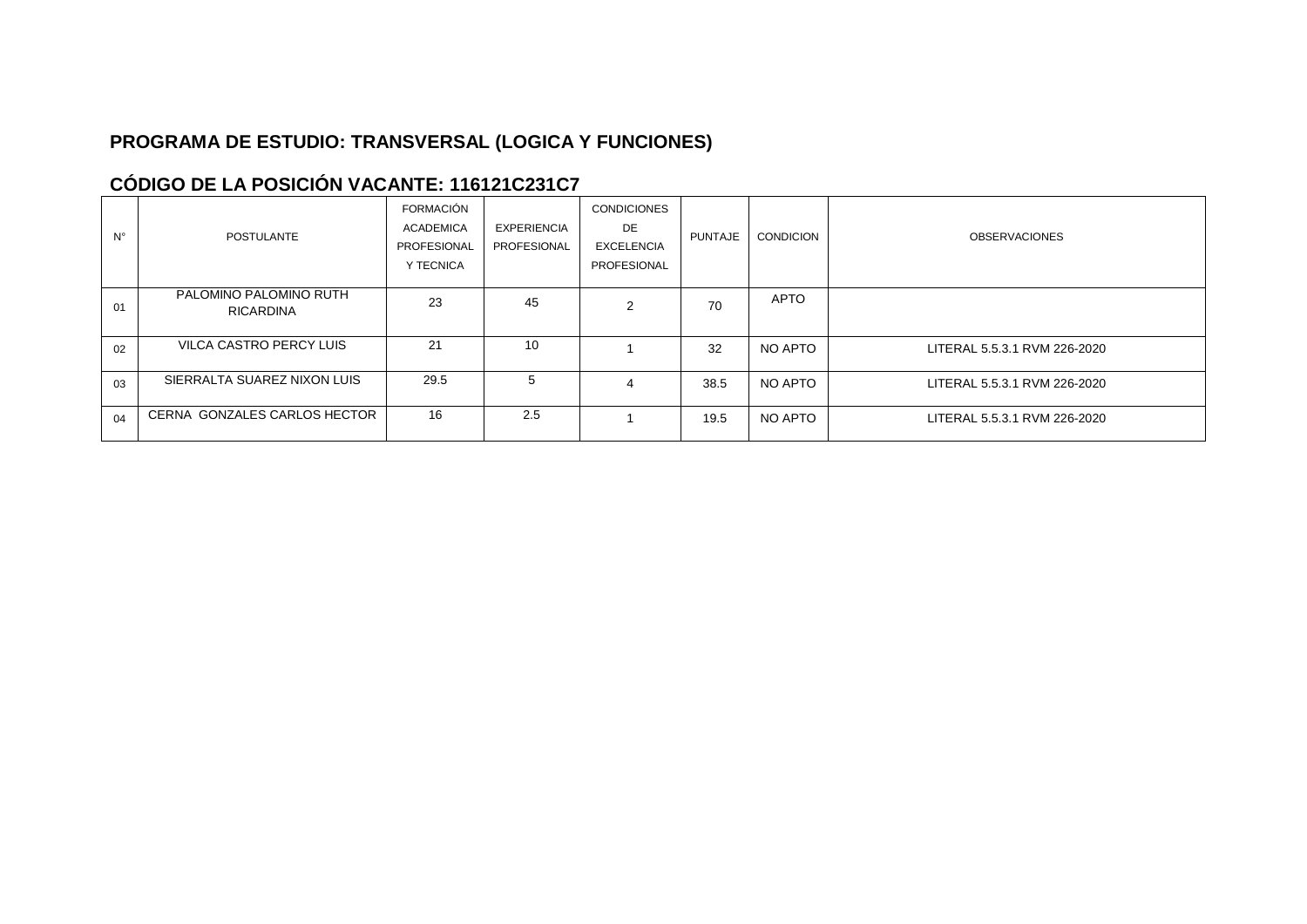## **PROGRAMA DE ESTUDIO: TRANSVERSAL (INFORMATICA E INTERNET)**

# **CÓDIGO DE LA POSICIÓN VACANTE: 116121C241C3**

| $N^{\circ}$ | <b>POSTULANTE</b>                            | <b>FORMACIÓN</b><br><b>ACADEMICA</b><br>PROFESIONAL<br>Y TECNICA | <b>EXPERIENCIA</b><br><b>PROFESIONAL</b> | <b>CONDICIONES DE</b><br><b>EXCELENCIA</b><br><b>PROFESIONAL</b> | <b>PUNTAJE</b> | <b>CONDICION</b> | <b>OBSERVACIONES</b>                                         |
|-------------|----------------------------------------------|------------------------------------------------------------------|------------------------------------------|------------------------------------------------------------------|----------------|------------------|--------------------------------------------------------------|
| 01          | YAÑEZ SIMON ARACELY VICKY                    | 30                                                               | 50                                       | 4                                                                | 84             | <b>APTO</b>      |                                                              |
| 02          | PACHECO CABEZUDO JONATHAN<br><b>WILLIAMS</b> | 28                                                               | 5                                        | $\mathcal{P}$                                                    | 35             | NO APTO          | LITERAL 5.5.3.1 RVM 226-2020                                 |
| 03          | CHAVEZ SARAVIA HEBERT ALVAN                  | 32                                                               | 45                                       |                                                                  | 78             | <b>APTO</b>      |                                                              |
| 04          | ARONES HUAMAN CESAR BENICIO                  | $\overline{\phantom{a}}$                                         | $\sim$                                   |                                                                  | $\blacksquare$ | NO APTO          | NO CUMPLE CON REQUISITOS.                                    |
| 05          | CAMPO RUIZ HEBERT BENJAMIN                   | 26                                                               | 7.5                                      | $\overline{2}$                                                   | 35.5           | NO APTO          | LITERAL 5.5.3.1 RVM 226-2020                                 |
| 06          | HUAMANI VARGAS CRISTHIAN SILVERT             | 22                                                               | 12.5                                     | 3                                                                | 37.5           | NO APTO          | LITERAL 5.5.3.1 RVM 226-2020                                 |
| 07          | PRETEL YALLE FRIDHER EDER                    |                                                                  | $\sim$                                   |                                                                  | $\blacksquare$ | NO APTO          | NO CUMPLE CON REQUISITOS                                     |
| 08          | <b>GARCIA HERNANDEZ RONNY RAUL</b>           | 18                                                               | 10                                       |                                                                  | 28             | NO APTO          | LITERAL 5.5.3.1 RVM 226-2020                                 |
| 09          | HERNANDEZ ORELLANA CARLOS<br><b>ALBERTO</b>  |                                                                  | $\sim$                                   |                                                                  | $\sim$         | NO APTO          | PLAZA CONSIGNADA DE INSCRIPCION NO EXISTE<br>EN EL INSTITUTO |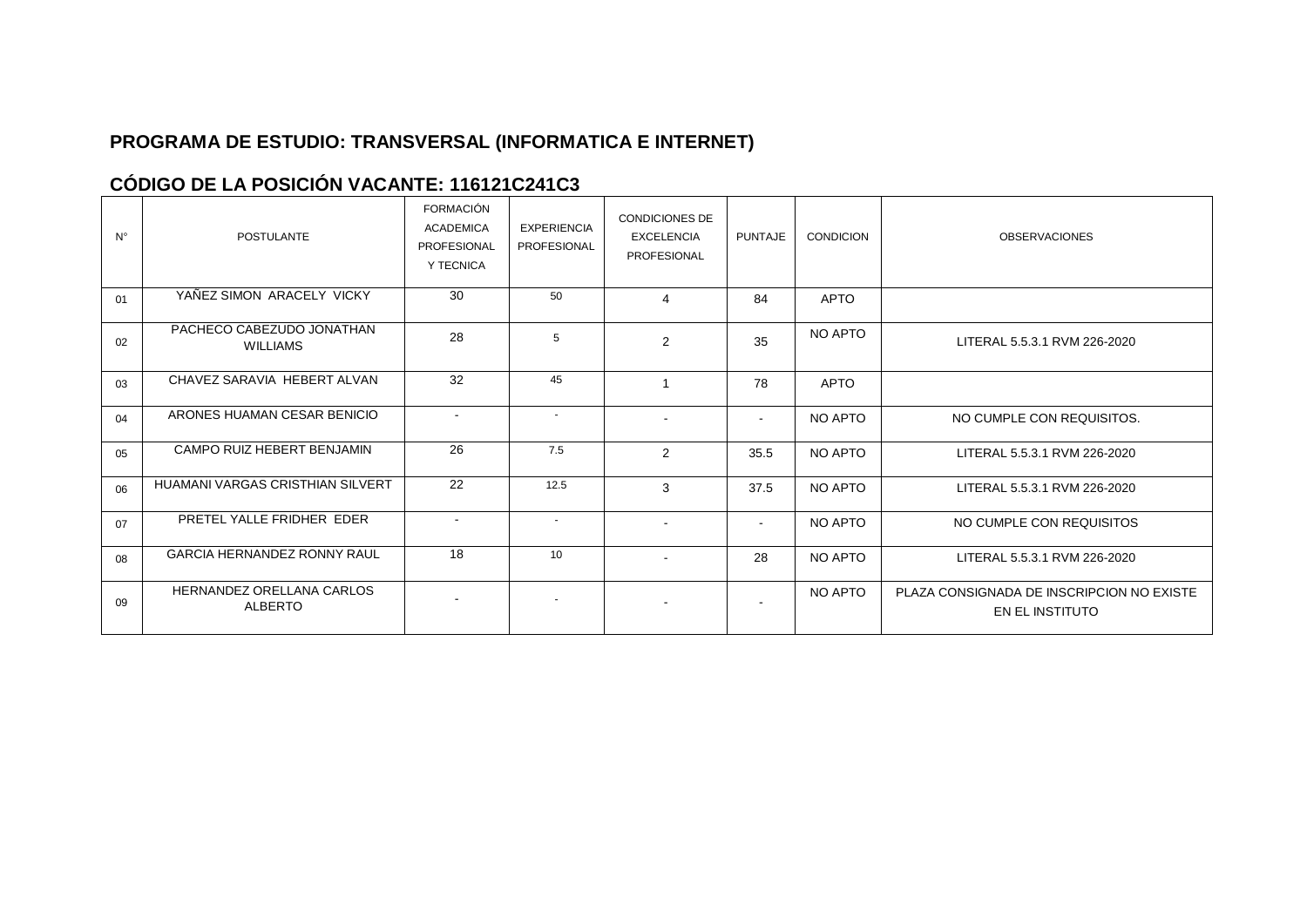# **PROGRAMA DE ESTUDIO: TRANSVERSAL (COMUNICACIÓN INTERPERSONAL)**

## **CÓDIGO DE LA POSICIÓN VACANTE: 116121C241C2**

| $N^{\circ}$    | <b>POSTULANTE</b>                        | FORMACIÓN<br><b>ACADEMICA</b><br><b>PROFESIONAL</b><br>Y TECNICA | <b>EXPERIENCIA</b><br><b>PROFESIONAL</b> | <b>CONDICIONES DE</b><br><b>EXCELENCIA</b><br><b>PROFESIONAL</b> | PUNTAJE                  | CONDICION   | <b>OBSERVACIONES</b>            |
|----------------|------------------------------------------|------------------------------------------------------------------|------------------------------------------|------------------------------------------------------------------|--------------------------|-------------|---------------------------------|
| 01             | PARRA OCAMPO PAOLA JULIA                 | ۰.                                                               | $\sim$                                   |                                                                  | $\overline{\phantom{0}}$ | NO APTO     | 5.1.7.3 RESOLUCION RVM 226-2020 |
| 02             | AZORIN TIPIANA ELIZABETH                 | 15.5                                                             | 25                                       | $\mathcal{P}$                                                    | 42.5                     | NO APTO     | LITERAL 5.5.3.1 RVM 226-2020    |
| 03             | CANAHUIRE CHOQUEPATA ESTHER<br>NATIVIDAD | 25                                                               | 50                                       | $\mathcal{P}$                                                    | 77                       | <b>APTO</b> |                                 |
| 04             | TIPACTI BENDEZU WALFORD ADEMIR           | 25                                                               | 15                                       |                                                                  | 41                       | NO APTO     | LITERAL 5.5.3.1 RVM 226-2020    |
| 0 <sub>5</sub> | CONDO CORDOVA LUIS ANTONIO               |                                                                  | $\overline{\phantom{a}}$                 |                                                                  | $\overline{\phantom{0}}$ | NO APTO     | 5.1.4 RESOLUCION RVM 226-2020   |